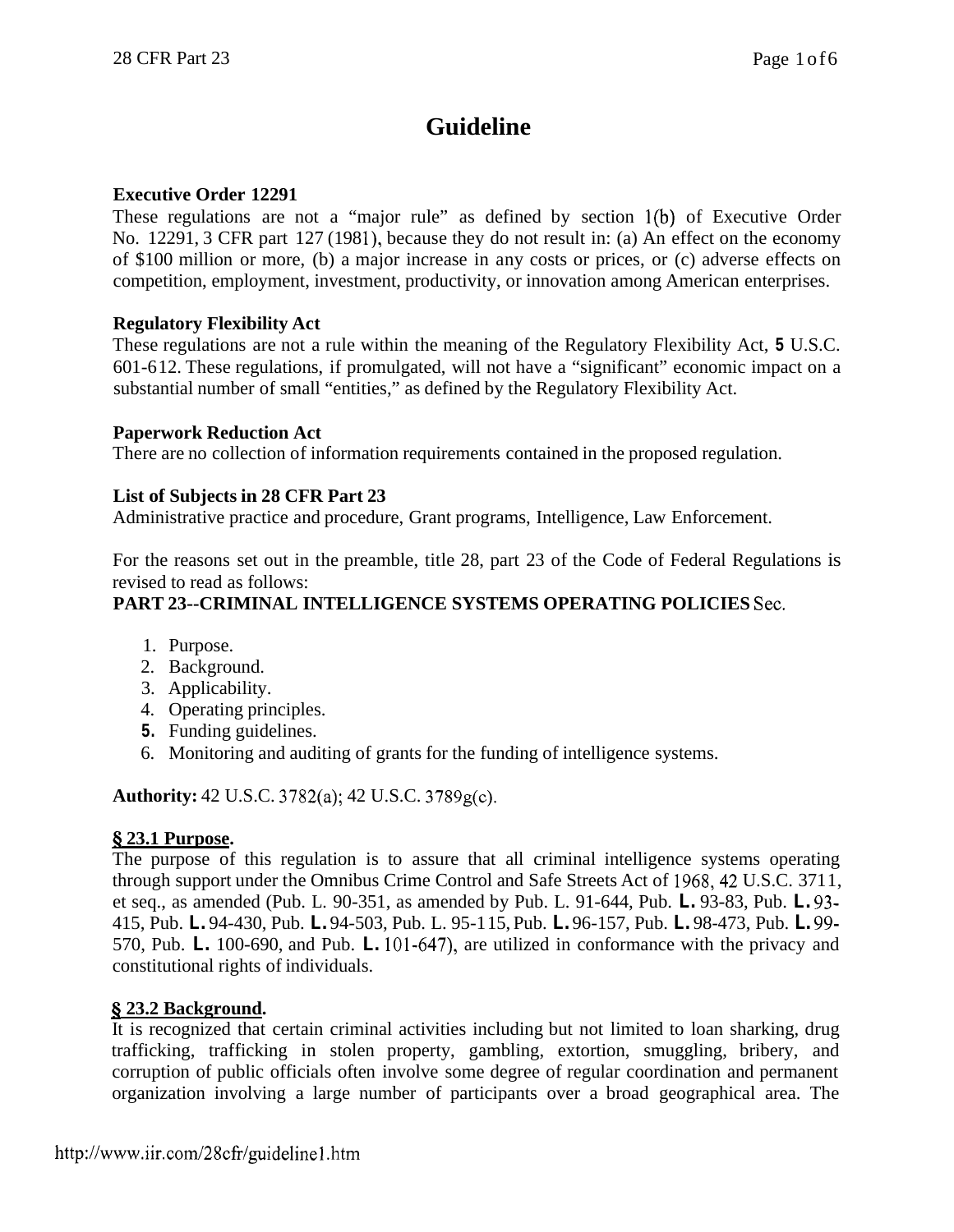exposure of such ongoing networks of criminal activity can be aided by the pooling of information about such activities. However, because the collection and exchange of intelligence data necessary to support control of serious criminal activity may represent potential threats to the privacy of individuals to whom such data relates, policy guidelines for Federally funded projects are required.

## **4 23.3 Applicability.**

(a) These policy standards are applicable to all criminal intelligence systems operating through support under the Omnibus Crime Control and Safe Streets Act of 1968, 42 U.S.C. 3711, et seq., as amended (Pub. L. 90-351, as amended by Pub. L. 91-644, Pub. L. 93-83, Pub. L. 93-415, Pub. L. 100-690, and Pub. L. 101-647). L. 94-430, Pub. L. 94-503, Pub. L. 95-115, Pub. L. 96-157, Pub. L. 98-473, Pub. L. 99-570, Pub.

(b) As used in these policies: (1) Criminal Intelligence System or Intelligence System means the arrangements, equipment, facilities, and procedures used for the receipt, storage, interagency exchange or dissemination, and analysis of criminal intelligence information; (2) Interiurisdictional Intelligence System means an intelligence system which involves two or more participating agencies representing different governmental units or jurisdictions; (3) Criminal Intelligence Information means data which has been evaluated to determine that it: (i) is relevant to the identification of and the criminal activity engaged in by an individual who or organization which is reasonably suspected of involvement in criminal activity, and (ii) meets criminal intelligence system submission criteria; (4) Participating Agency means an agency of local, county, State, Federal, or other governmental unit which exercises law enforcement or criminal investigation authority and which is authorized to submit and receive criminal intelligence information through an interjurisdictional intelligence system. **A** participating agency may be a member or a nonmember of an interjurisdictional intelligence system; (5) Intelligence Proiect or Proiect means the organizational unit which operates an intelligence system on behalf of and for the benefit of a single agency or the organization which operates **an** interjurisdictional intelligence system on behalf of a group of participating agencies; and (6) Validation of Information means the procedures governing the periodic review of criminal intelligence information to assure its continuing compliance with system submission criteria established by regulation or program policy.

## *5* **23.20 Operating principles.**

(a) A project shall collect and maintain criminal intelligence information concerning an individual only if there is reasonable suspicion that the individual is involved in criminal conduct or activity and the information is relevant to that criminal conduct or activity.

(b) A project shall not collect or maintain criminal intelligence information about the political, religious or social views, associations, or activities of any individual or any group, association, corporation, business, partnership, or other organization unless such information directly relates to criminal conduct or activity and there is reasonable suspicion that the subject of the information is or may be involved in criminal conduct or activity.

(c) Reasonable Suspicion or Criminal Predicate is established when information exists which establishes sufficient facts to give a trained law enforcement or criminal investigative agency officer, investigator, or employee a basis to believe that there is a reasonable possibility that an individual or organization is involved in a definable criminal activity or enterprise. In an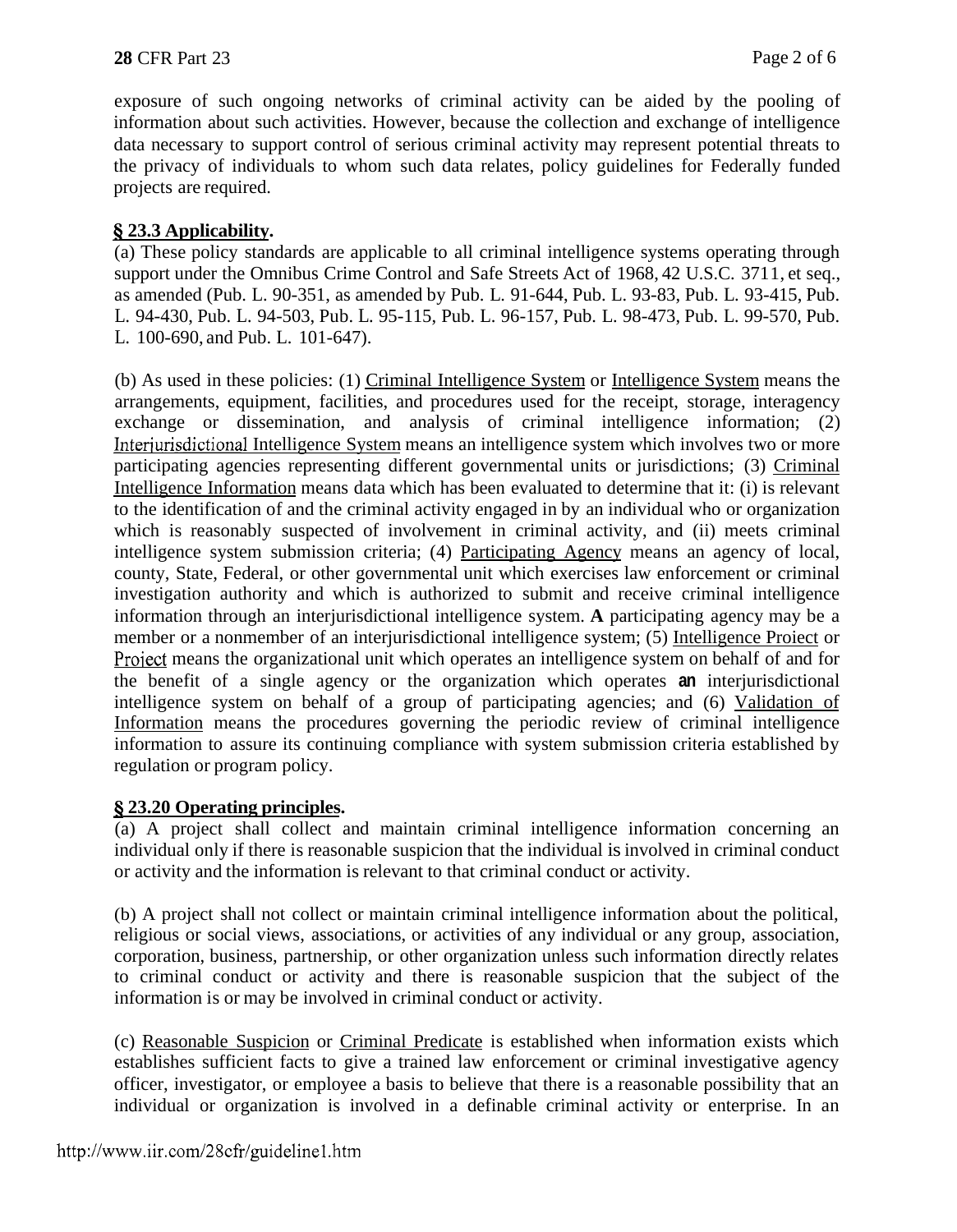interjurisdictional intelligence system, the project is responsible for establishing the existence of reasonable suspicion of criminal activity either through examination of supporting information submitted by a participating agency or by delegation of this responsibility to a properly trained participating agency which is subject to routine inspection and audit procedures established by the project.

(d) **A** project shall not include in any criminal intelligence system information which has been obtained in violation of any applicable Federal, State, or local law or ordinance. In an interjurisdictional intelligence system, the project is responsible for establishing that no information is entered in violation of Federal, State, or local laws, either through examination of supporting information submitted by a participating agency or by delegation of this responsibility to a properly trained participating agency which is subject to routine inspection and audit procedures established by the project.

(e) **A** project or authorized recipient shall disseminate criminal intelligence information only where there is a need to know and a right to know the information in the performance of a law enforcement activity.

**(f)** (1) Except as noted in paragraph **(f)** (2) of this section, a project shall disseminate criminal intelligence information only to law enforcement authorities who shall agree to follow procedures regarding information receipt, maintenance, security, and dissemination which are consistent with these principles.

(2) Paragraph **(f)** (1) of this section shall not limit the dissemination of an assessment of criminal intelligence information to a government official or to any other individual, when necessary, to avoid imminent danger to life or property.

(8) **A** project maintaining criminal intelligence information shall ensure that administrative, technical, and physical safeguards (including audit trails) are adopted to insure against unauthorized access and against intentional or unintentional damage. **A** record indicating who has been given information, the reason for release of the information, and the date of each dissemination outside the project shall be kept. Information shall be labeled to indicate levels of sensitivity, levels of confidence, and the identity of submitting agencies and control officials. Each project must establish written definitions for the need to know and right to know standards for dissemination to other agencies as provided in paragraph (e) of this section. The project is responsible for establishing the existence of an inquirer's need to know and right to know the information being requested either through inquiry or by delegation of this responsibility to a properly trained participating agency which is subject to routine inspection and audit procedures established by the project. Each intelligence project shall assure that the following security requirements are implemented:

(1) Where appropriate, projects must adopt effective and technologically advanced computer software and hardware designs to prevent unauthorized access to the information contained in the system;

(2) The project must restrict access to its facilities, operating environment and documentation to organizations and personnel authorized by the project;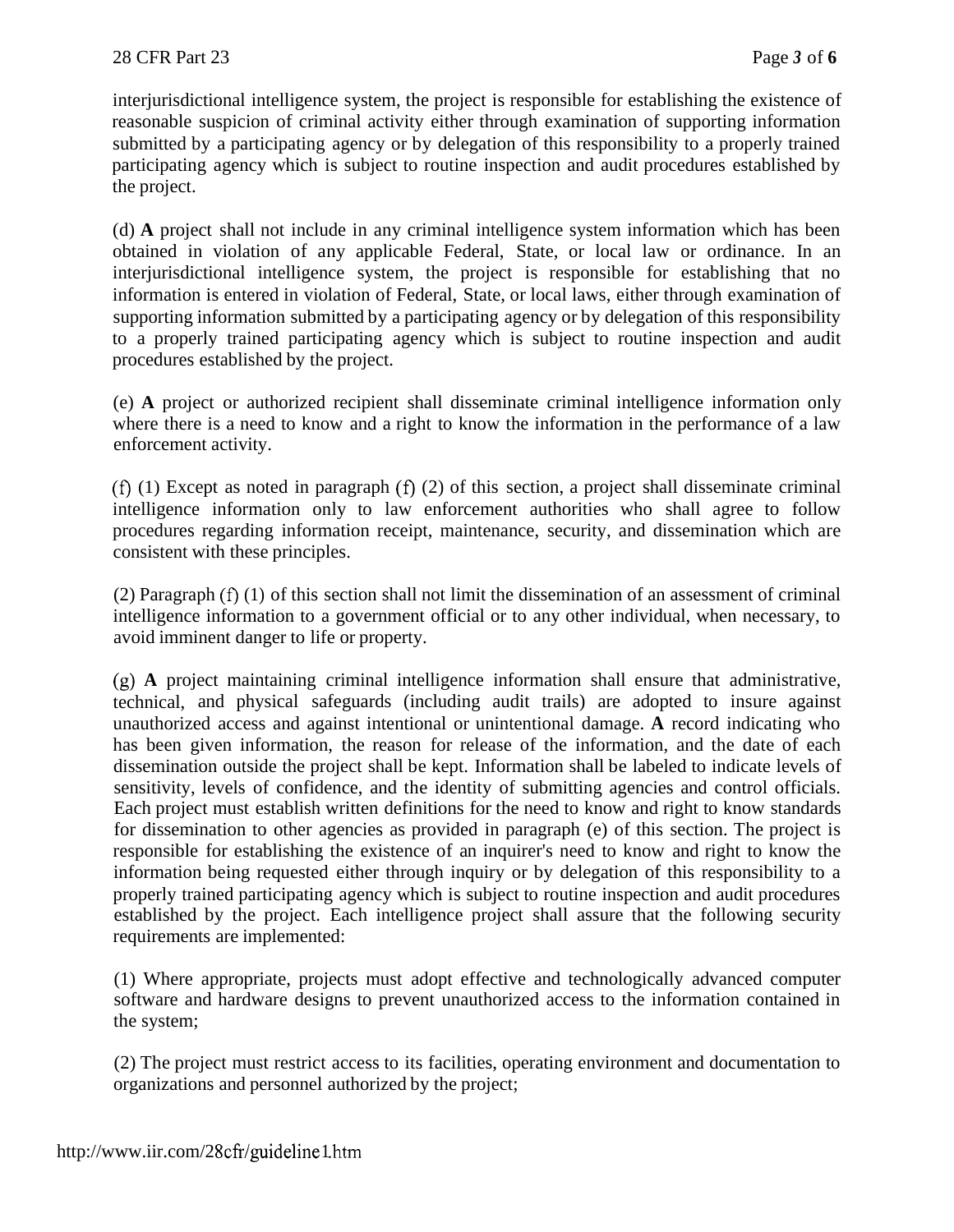(3) The project must store information in the system in a manner such that it cannot be modified, destroyed, accessed, or purged without authorization;

(4) The project must institute procedures to protect criminal intelligence information from unauthorized access, theft, sabotage, fire, flood, or other natural or manmade disaster;

(5) The project must promulgate rules and regulations based on good cause for implementing its authority to screen, reject for employment, transfer, or remove personnel authorized to have direct access to the system; and

(6) A project may authorize and utilize remote (off-premises) system data bases to the extent that they comply with these security requirements.

(h) All projects shall adopt procedures to assure that all information which is retained by a project has relevancy and importance. Such procedures shall provide for the periodic review of information and the destruction of any information which is misleading, obsolete or otherwise unreliable and shall require that any recipient agencies be advised of such changes which involve errors or corrections. All information retained as a result of this review must reflect the name of the reviewer, date of review and explanation of decision to retain. Information retained in the system must be reviewed and validated for continuing compliance with system submission criteria before the expiration of its retention period, which in no event shall be longer than five (5) years.

(i) If funds awarded under the Act are used to support the operation of an intelligence system, then:

(1) No project shall make direct remote terminal access to intelligence information available to system participants, except as specifically approved by the Office of Justice Programs (OJP) based on a determination that the system has adequate policies and procedures in place to insure that it is accessible only to authorized systems users; and

(2) A project shall undertake no major modifications to system design without prior grantor agency approval.

(j) **A** project shall notify the grantor agency prior to initiation of formal information exchange procedures with any Federal, State, regional, or other information systems not indicated in the grant documents as initially approved at time of award.

(k) A project shall make assurances that there will be no purchase or use in the course of the project of any electronic, mechanical, or other device for surveillance purposes that is in violation of the provisions of the Electronic Communications Privacy Act of 1986, Public Law 99-508, 18 U.S.C. 2510-2520, 2701-2709 and 3121-3125, or any applicable State statute related to wiretapping and surveillance.

(1) **A** project shall make assurances that there will be no harassment or interference with any lawful political activities as part of the intelligence operation.

(m) A project shall adopt sanctions for unauthorized access, utilization, or disclosure of information contained in the system.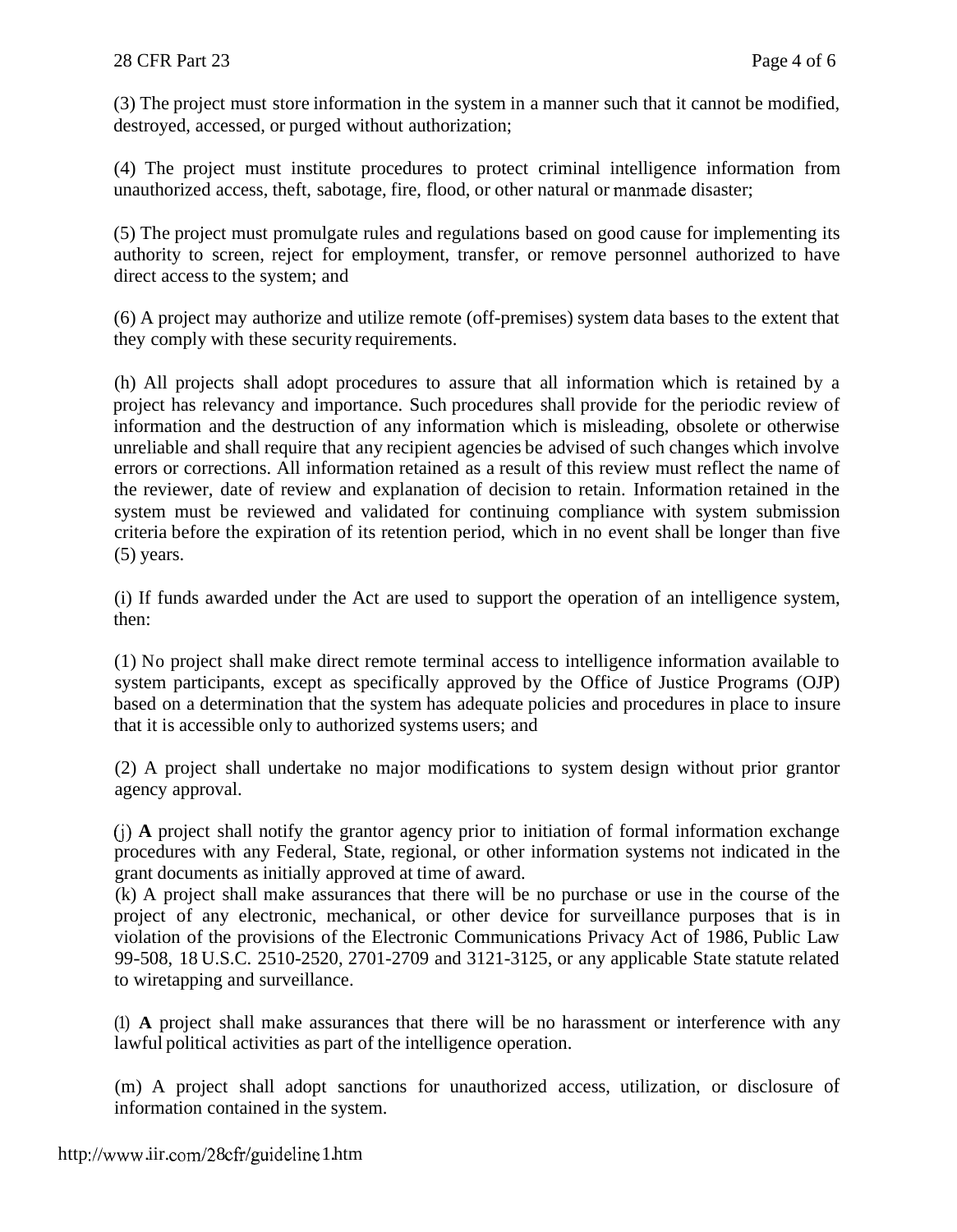(n) A participating agency of an interjurisdictional intelligence system must maintain in its agency files information which documents each submission to the system and supports compliance with project entry criteria. Participating agency files supporting system submissions must be made available for reasonable audit and inspection by project representatives. Project representatives will conduct participating agency inspection and audit in such a manner so as to protect the confidentiality and sensitivity of participating agency intelligence records.

*(0)* The Attorney General or designee may waive, in whole or in part, the applicability of a particular requirement or requirements contained in this part with respect to a criminal intelligence system, or for a class of submitters or users of such system, upon a clear and convincing showing that such waiver would enhance the collection, maintenance or dissemination of infomation in the criminal intelligence system, while ensuring that such system would not be utilized in violation of the privacy and constitutional rights of individuals or any applicable state or federal law.

## **23.30 Funding guidelines.**

The following funding guidelines shall apply to all Crime Control Act funded discretionary assistance awards and Bureau of Justice Assistance (BJA) formula grant program subgrants, a purpose of which is to support the operation of an intelligence system. Intelligence systems shall only be funded where a grantee/subgrantee agrees to adhere to the principles set forth above and the project meets the following criteria:

(a) The proposed collection and exchange of criminal intelligence information has been coordinated with and will support ongoing or proposed investigatory or prosecutorial activities relating to specific areas of criminal activity.

(b) The areas of criminal activity for which intelligence information is to be utilized represent a significant and recognized threat to the population and:

(1) Are either undertaken for the purpose of seeking illegal power or profits or pose a threat to the life and property of citizens; and

(2) Involve a significant degree of permanent criminal organization; or

(3) Are not limited to one jurisdiction.

(c) The head of a government agency or an individual with general policy making authority who has been expressly delegated such control and supervision by the head of the agency will retain control and supervision of information collection and dissemination for the criminal intelligence system. This official shall certify in writing that he or she takes full responsibility and will be accountable for the information maintained by and disseminated from the system and that the operation of the system will be in compliance with the principles set forth in  $\S$  23.20.

(d) Where the system is an interjurisdictional criminal intelligence system, the governmental agency which exercises control and supervision over the operation of the system shall require that the head of that agency or an individual with general policymaking authority who has been expressly delegated such control and supervision by the head of the agency: